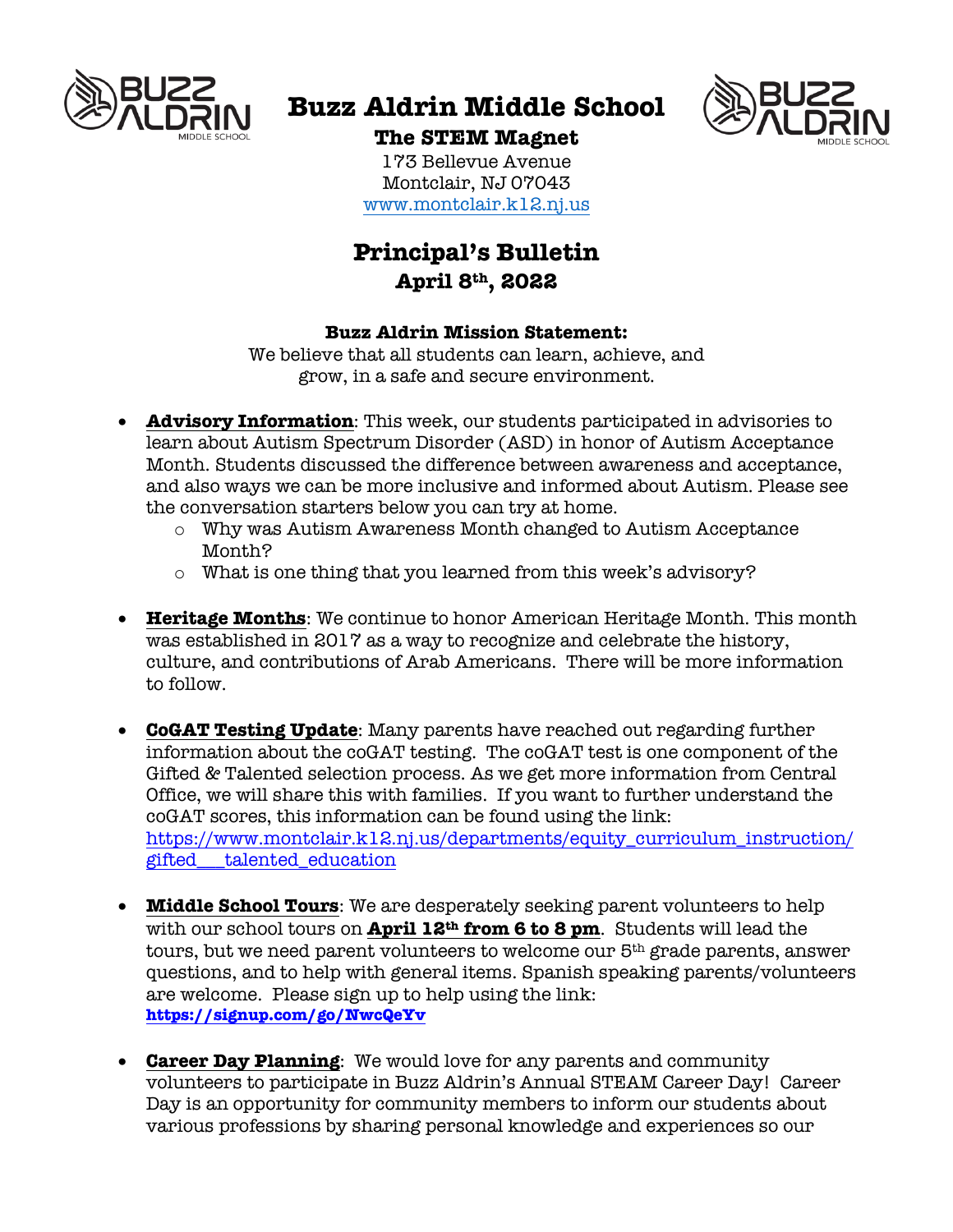students can learn more about the characteristics, skills, and talents required in different occupations. If you have any questions, please feel free to reach out to Mr. Dan Taylor at dtaylor@montclair.k12.nj.us. Please see the details below.

- o **Date:** Thursday, May 26th
- o **Where**: Virtual presentations given to students via Zoom
- o **Additional Information**: Please see the attached STEM bulletin.
- o **Sign Up**: If you are interested in participating, please complete the Google form: https://forms.gle/Nd2jxopeVLmzyUvL6
- **NJHS Update**: This announcement is for  $7<sup>th</sup>$  and  $8<sup>th</sup>$  grade students who have been nominated for induction into the National Junior Honor Society. The community service log and two letters of recommendation are due by Monday, April 11th. Late documents cannot be accepted, so please be sure to upload all required documents into Google Classroom on time. Please email Ms. Perillo or Mrs. Megdanis if you have any questions.
- **Message from Side Door:** Hey everybody! Side Door will be OPEN this Friday and masks are optional. There will be a ton of stuff to do outside plus things to do inside if you'd rather be inside. In addition to all the free food, we'll be selling snacks and pizza. Come have fun with your friends this Friday at Side Door!
- **Montclair High School Information for 8th graders & families:**
	- o On Thursday, the Montclair High School administrator and counselors visited Buzz Aldrin to schedule our current 8th graders for next year at MHS.
	- o Montclair High School will host an Athletic Night on Tuesday, May 24th at 6 pm in the Montclair High School auditorium. All of our high school sports teams will be represented at this event. The event is intended for rising 9th graders through seniors who are interested in participating in athletics for the 2022-2023 school year. Parents/caregivers will be able to speak with our coaches and gather information about what they can expect when they get to the high school.
- **Message from SEPAC**: On Sunday, May 1<sup>st</sup>, there will be a Montclair Disability Pride Parade held from 2 to 4 pm. Please see the attached flyer for more information.

## • **Important Information for Parents:**

- o Please speak with your child about his/her/their behavior both in school and uptown. Several local businesses located near the school have reached out urging parents to speak with their children about their conduct and behavior.
- o We are instilling behavior contracts for all three grade levels. Students must maintain appropriate behavior in school to be able to attend field trips/school events.
- o Please visit the district website for the updated COVID-19 guidelines. It is located on the homepage under COVID-19 School Year 2021-2022.